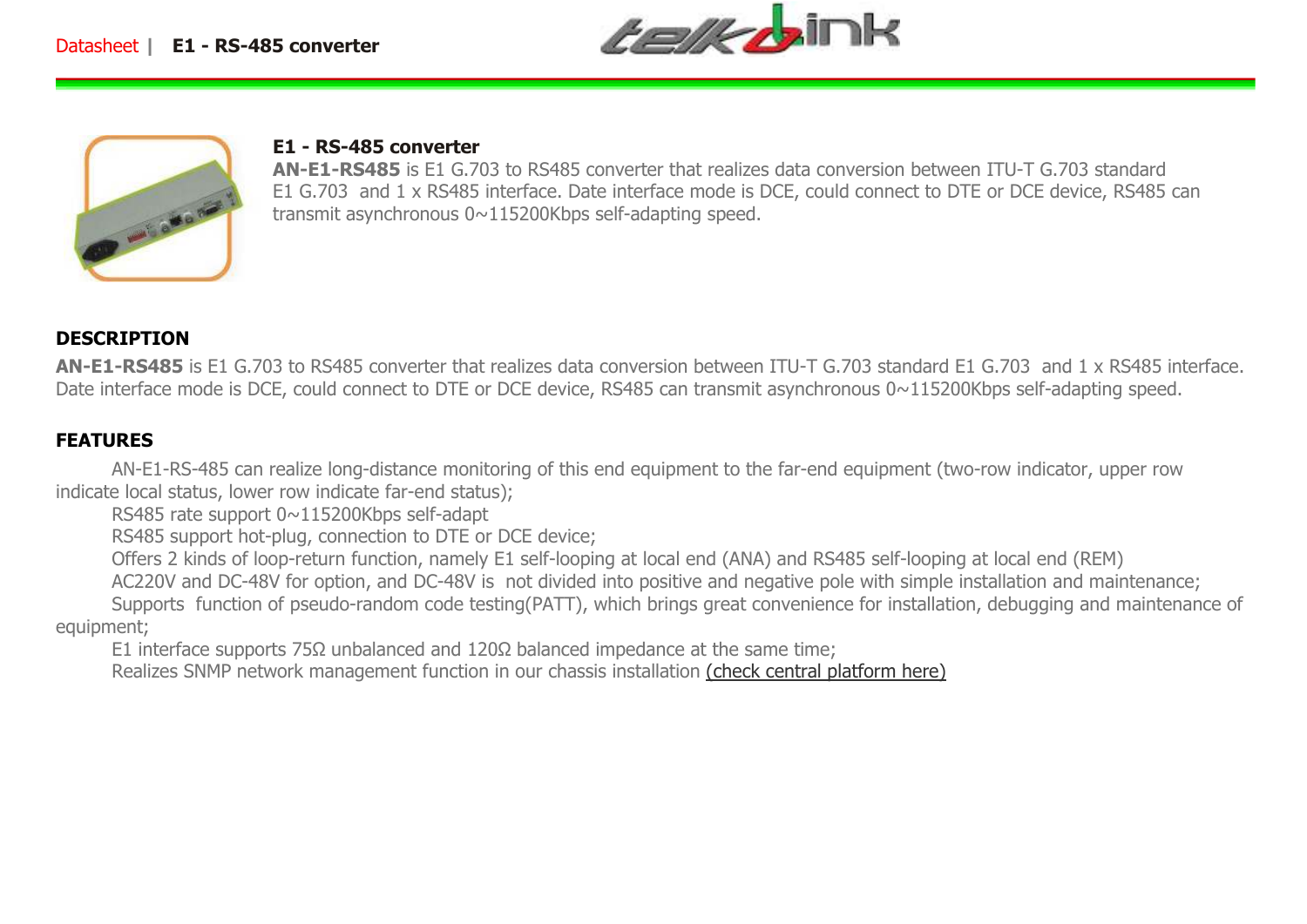## **SPECS**

**RS485 interface:**

Interface character: match RS485 Interface Rate: 0 - 115.2Kbps Connector: RJ-45 Interface type: DCE or DTE

### **E1 interface parameter:**

Channel capacity: 1 Channels Bit Rate: 2.048 Mb/s ±50 ppm Line Code: HDB3 Line Impedance: 120 Ohm / 75 Ohm Connector: RJ-45 or BNC Pulse Shape: ITU-T G.703. Jitter Performance: ITU-T G.823 clock: inter-clock, line-clock

#### **Power:**

DC: -48V (-36 to -72V); +24 V (Optional) AC: 90 to 260 VAC ; 47  $\sim$  63Hz Power Interface: DC power terminal/AC socket Power Consumption: 8 W maximum

### **Working environment:**

Operating temperature: 0 to 50 °C Storage temperature:  $-20$ ; to  $+70$  °C Relative humidity: 5% to 90% (25  $^{\circ}$ C no condense)